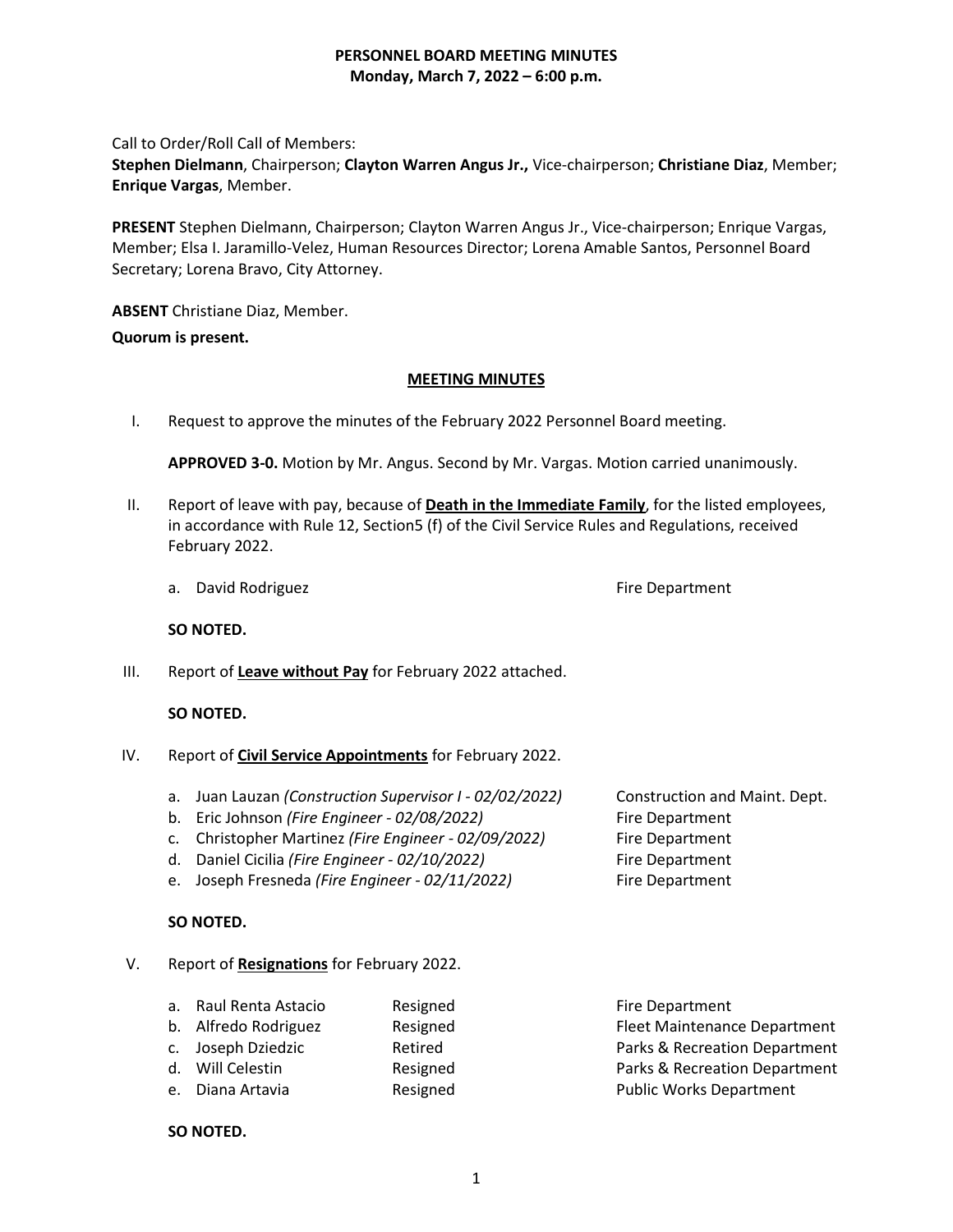## VI. Report of **Maternal/Paternal Leave** for February 2022.

- a. Damian Hernandez **Fire Department**
- b. Alaem Valladares **Fire Department**
- 
- d. Yasel Corrales Silio Police Department

**SO NOTED.**

c. Orlando Baldo Police Department

- VII. Request to certify the following **Competitive Eligibility Lists**:
	- a. Deputy Fire Chief

**APPROVED 3-0.** Motion by Mr. Angus. Second by Mr. Vargas. Motion carried unanimously.

b. Fire Equipment Technician

**APPROVED 3-0.** Motion by Mr. Vargas. Second by Mr. Angus. Motion carried unanimously.

c. Fire Lieutenant

**APPROVED 3-0.** Motion by Mr. Angus. Second by Mr. Vargas. Motion carried unanimously.

d. Maintenance Worker

**APPROVED 3-0.** Motion by Mr. Vargas. Second by Mr. Angus. Motion carried unanimously.

- VIII. Request to certify the following **Non-competitive Eligibility Lists**:
	- a. Administrative Aide Confidential

**APPROVED 3-0.** Motion by Mr. Angus. Second by Mr. Vargas. Motion carried unanimously.

b. Assistant Director of Finance Management

**APPROVED 3-0.** Motion by Mr. Vargas. Second by Mr. Angus. Motion carried unanimously.

c. Budget Analyst Assistant

**APPROVED 3-0.** Motion by Mr. Angus. Second by Mr. Vargas. Motion carried unanimously.

d. Budget Manager

**APPROVED 3-0.** Motion by Mr. Vargas. Second by Mr. Angus. Motion carried unanimously.

e. Court Reporter

**APPROVED 3-0.** Motion by Mr. Vargas. Second by Mr. Angus. Motion carried unanimously.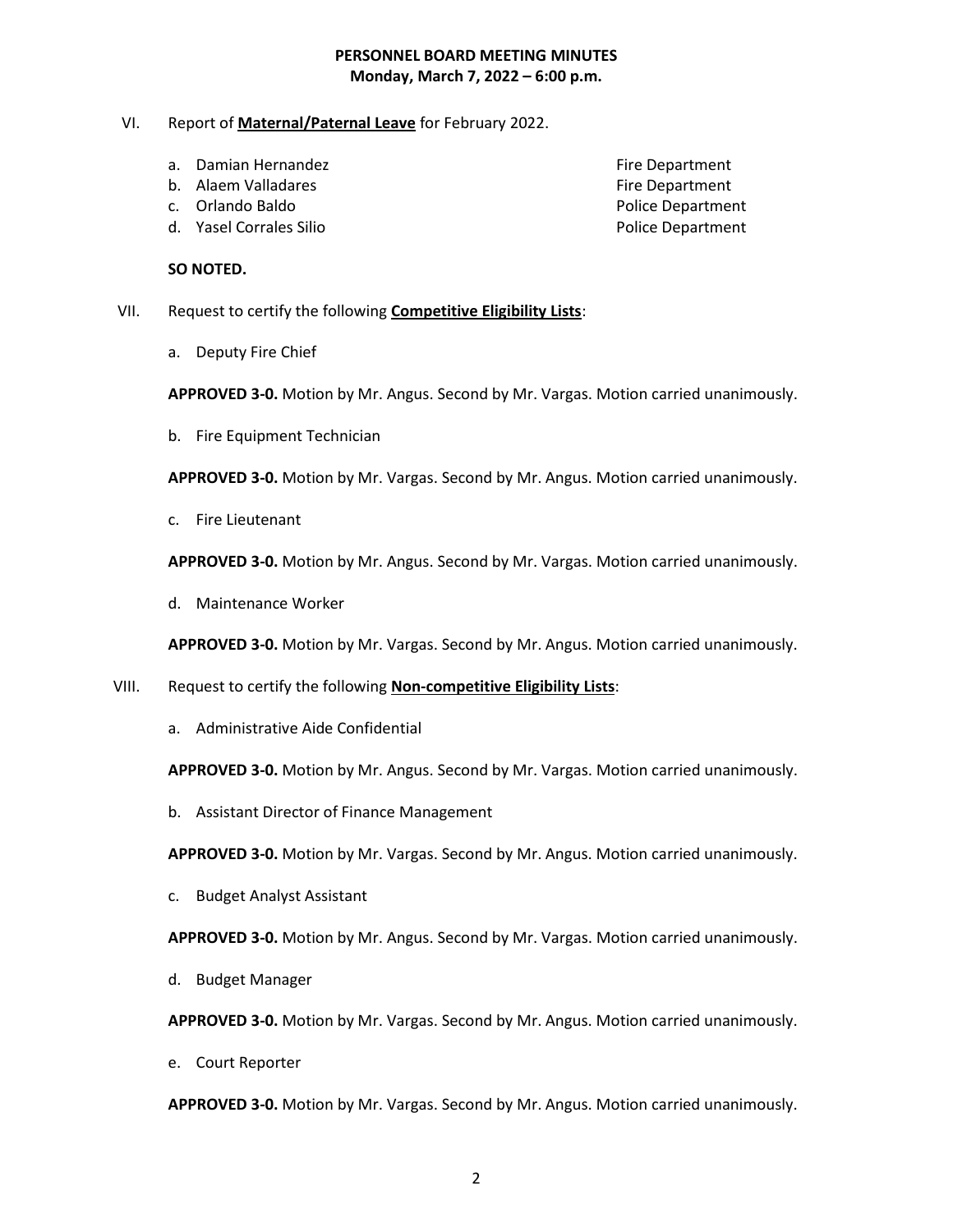f. Constituent Services Coordinator

**APPROVED 3-0.** Motion by Mr. Vargas. Second by Mr. Angus. Motion carried unanimously.

g. Engineer

**APPROVED 3-0.** Motion by Mr. Vargas. Second by Mr. Angus. Motion carried unanimously.

h. Executive Legal Assistant

**APPROVED 3-0.** Motion by Mr. Angus. Second by Mr. Vargas. Motion carried unanimously.

i. Grants Administrator

**APPROVED 3-0.** Motion by Mr. Angus. Second by Mr. Vargas. Motion carried unanimously.

j. Internal Affairs Coordinator

**APPROVED 3-0.** Motion by Mr. Vargas. Second by Mr. Angus. Motion carried unanimously.

k. Transit Manager

**APPROVED 3-0.** Motion by Mr. Angus. Second by Mr. Vargas. Motion carried unanimously.

- IX. Request to approve the following new **Job Descriptions** *(Attached)*:
	- a. Associate Accountant

 **APPROVED 3-0.** Motion by Mr. Angus. Second by Mr. Vargas. Motion carried unanimously.

b. Constituent Services Coordinator

 **APPROVED 3-0.** Motion by Mr. Vargas. Second by Mr. Angus. Motion carried unanimously.

c. Grants Administrator

 **APPROVED 3-0.** Motion by Mr. Angus. Second by Mr. Vargas. Motion carried unanimously.

- X. Request to approve the following revised **Job Descriptions** *(Attached)*:
	- a. Automotive Parts Counterperson

**APPROVED 3-0.** Motion to rename this position and corresponding job description to **Fleet** Parts Counterperson. Motion by Mr. Angus. Second by Mr. Vargas. Motion carried unanimously.

b. Director of Parks and Recreation

 **APPROVED 3-0.** Motion by Mr. Vargas. Second by Mr. Angus. Motion carried unanimously.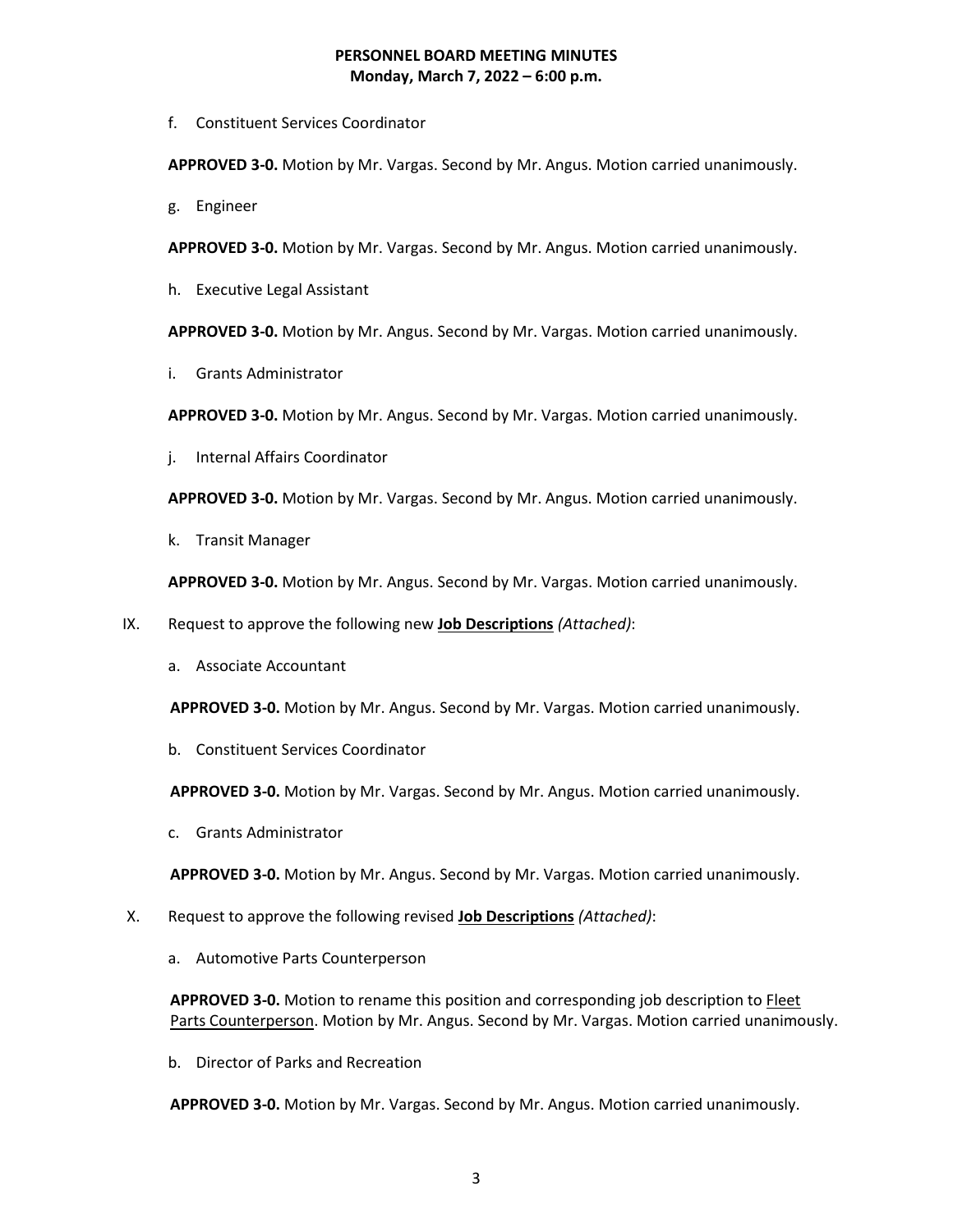- XI. Notice of approved request of **Reclassification** for the following positions:
	- a. *Existing:* Budget Aide *Changed to:* Budget Analyst Assistant

## **SO NOTED.**

b. *Existing:* Program Manager  *Changed to:* Internal Auditor

## **SO NOTED.**

c. *Existing:* Fiscal Program Manager *Changed to:* Grants Administrator

## **SO NOTED.**

d. *Existing:* Utilityman *Changed to:* Two (2) P/t Accounting Clerk

## **SO NOTED.**

e. *Existing:* Field Aide I *Changed to:* Constituent Services Coordinator

### **SO NOTED.**

f. *Existing:* Human Resources and Risk Liaison *Changed to:* Associate Accountant

### **SO NOTED.**

g. *Existing:* Milander Center Director *(Hourly) Changed to:* Assistant Director of Communications and Special Events *(Salary)*

### **SO NOTED.**

h. *Existing:* Communications and Special Events Director *(Hourly) Changed to:* Communications and Special Events Director *(Salary)*

## **SO NOTED.**

i. *Existing:* Permit Technician II *Changed to:* Lien Search and Records Specialist.

### **SO NOTED.**